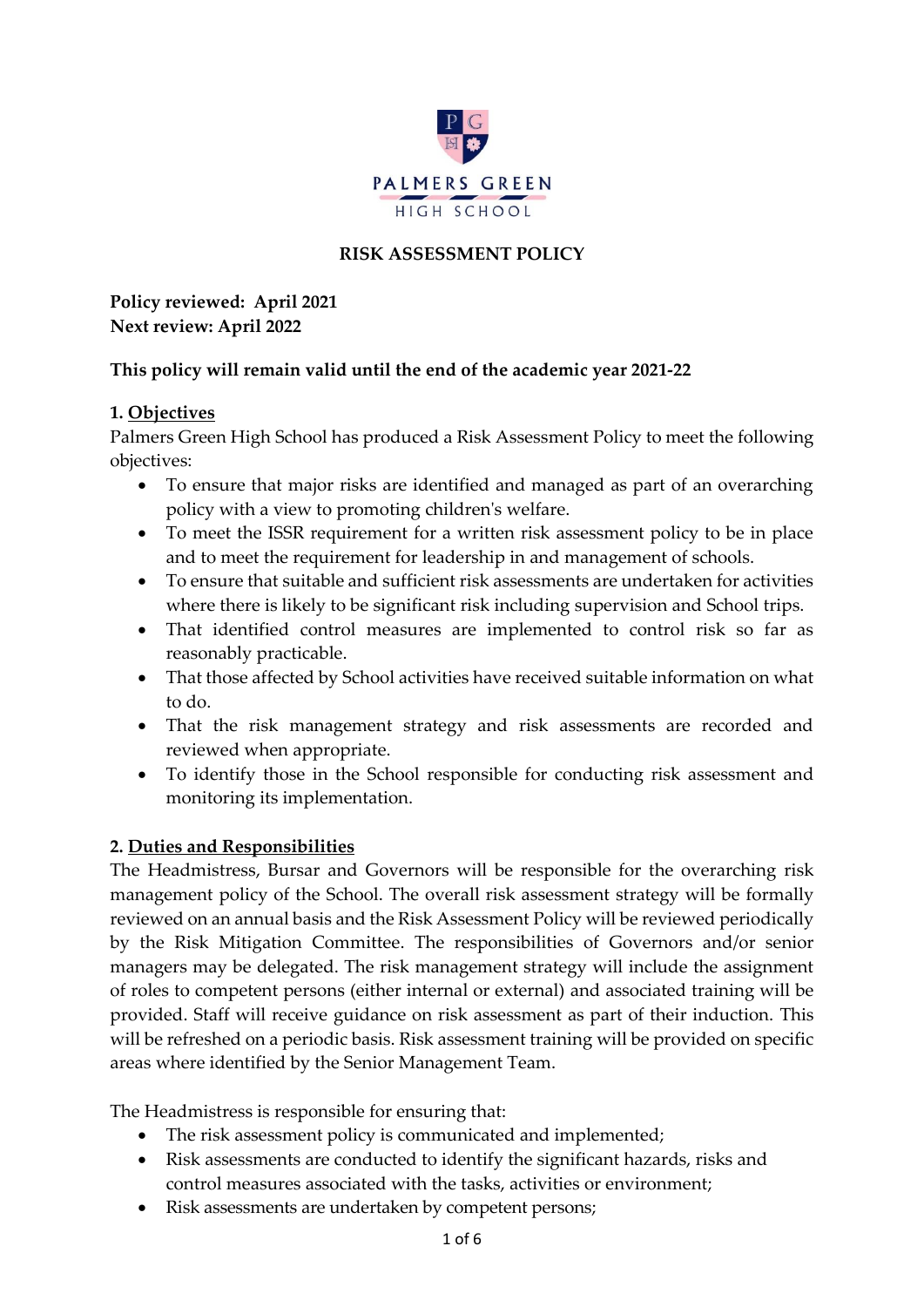- The completed routine risk assessments are reviewed by the Bursar;
- Staffing or other resource implications of risk assessment recommendations are appropriately considered, prioritised and remedial actions supported.

The Bursar is responsible for:

- Ensuring the implementation of this policy and will review and revise it, as necessary, in light of legislative or organisational change;
- Acting as the risk assessment coordinator to ensure that the risk assessment inventory is developed and maintained;
- Supporting and providing advice to risk assessors in the completion of risk assessments;
- Ensuring that all staff required to conduct risk assessments receive training to ensure their competence to carry them out;
- Liaising with Heads of Department to share best practice and help avoid duplication of effort;
- Ensuring that generic risk assessments are reviewed periodically and made available on the Staff Shared Area.

Heads of Department are responsible for ensuring that:

- Activities, environments or conditions associated with their department which present significant risk are identified and recorded;
- Suitable and sufficient risk assessments are conducted in the area/department under their control;
- Safe systems of work are developed to eliminate, reduce or control risk to an acceptable level and compliance with these systems is effectively monitored;
- Where generic risk assessments are adopted, these are thoroughly reviewed and adapted, as appropriate, to ensure relevance to the area/department;
- Risk assessments are communicated to all the relevant personnel so they are fully aware of the hazards and risks as well as the control measures required to prevent injury, loss or damage;
- All Departmental staff are familiar with the Departmental risk assessment and, where appropriate, receive training suitable to the safe performance of their work activity.

Employees are responsible for:

- Familiarising themselves with the risk assessments for their area of work;
- Undertaking dynamic risk assessments of their working environment, recording any significant findings and bringing these to the attention of their colleagues;
- Identifying risks where they arise and bringing their concerns to the attention of their line manager;
- Complying with the safe systems of work identified within risk assessments;
- Attending training as required to enable them to undertake assessments and perform their work activities capably and safely;
- Reporting all incidents to their line manager in accordance with Palmers Green High School accident reporting procedures;
- Taking reasonable care of their own health and safety and that of others who may be affected by what they do at work.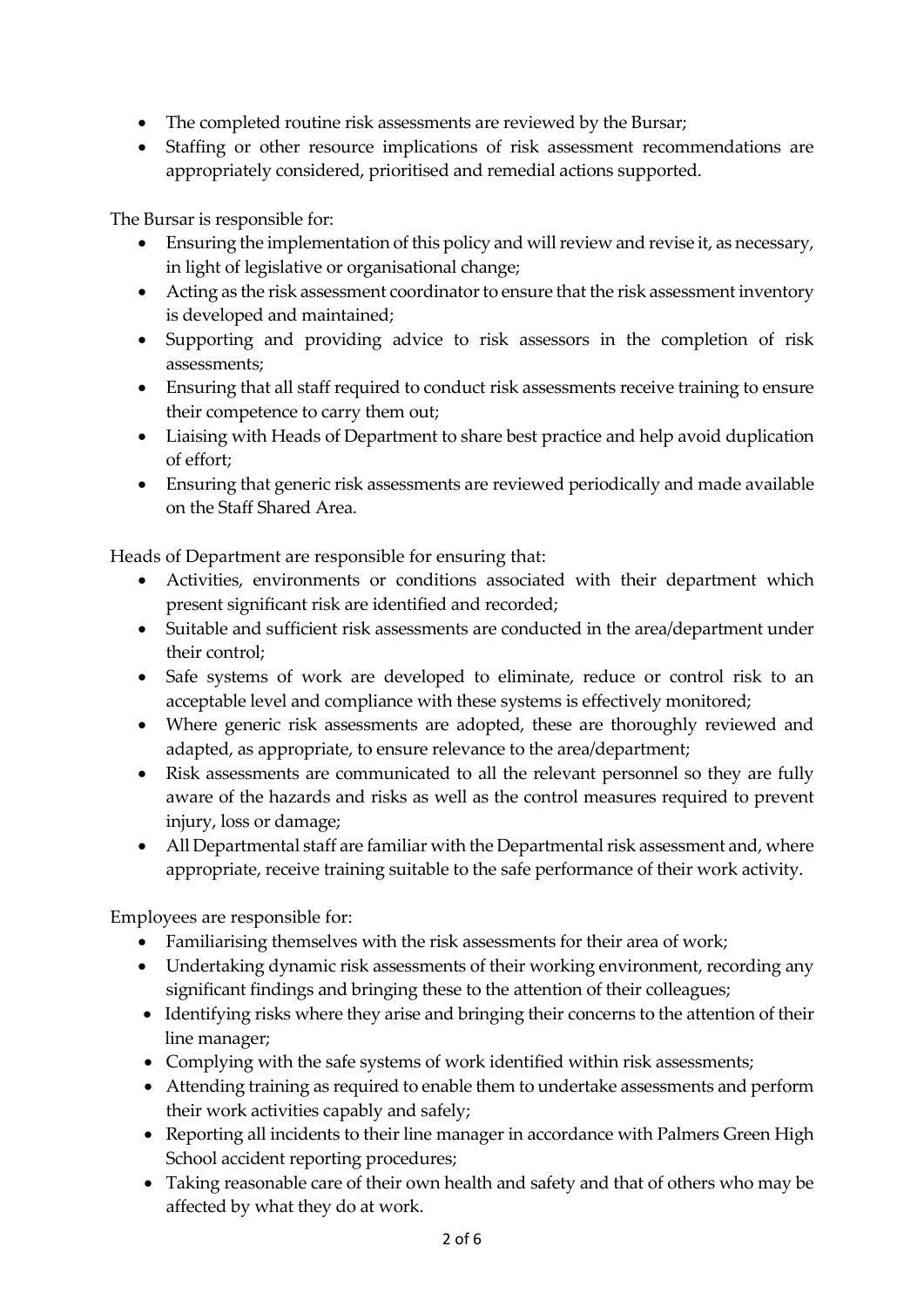# **3. Key Risk Areas**

Palmers Green High School has identified the following key risk areas (this list is not exhaustive and other areas must be considered when necessary):

- (a) pupil supervision (including safeguarding and welfare requirements)
- (b) School trips
- (c) management of visitors on School premises
- (d) fire and emergencies
- (e) management of hazardous substances
- (f) use of hazardous equipment e.g. in D&T, Art etc.
- (g) pandemic
- (h) the suitability of staff to undertake designated roles and checks to ensure that they are suitable, including staff not employed by the School who work with pupils on another site
- (i) risk areas which are not directly related to health and safety, including but not limited to:
	- (i) financial
	- (ii) recruitment procedures including Governing Body oversight
	- (iii) reputational
	- (iv) terrorism, including the prevention of fundamentalism and extremism
	- (v) security, specifically in EYFS areas.

The School adopts the CLEAPS Advisory Service model risk assessments for lessons in Science. The School adopts the DATA model risk assessment for lessons in Design & Technology.

### **4**. **Implementation**

Risk assessments will take into account:

- When to complete risk assessments.
- Who is responsible for drafting and checking risk?
- Records to be kept.
- Training requirements for staff.
- Hazard something with the potential to cause harm.
- Risk an evaluation of the likelihood of the hazard causing harm.
- Control measures measures and procedures put in place to mitigate the risk.

In accordance with the latest guidance from the HSE, the School's risk assessment process will consist of the following five steps:

- (a) Identify the hazard.
- (b) Decide who might be harmed and how.
- (c) Evaluate the risk and what control measures are needed.
- (d) Record the findings.
- (e) Review.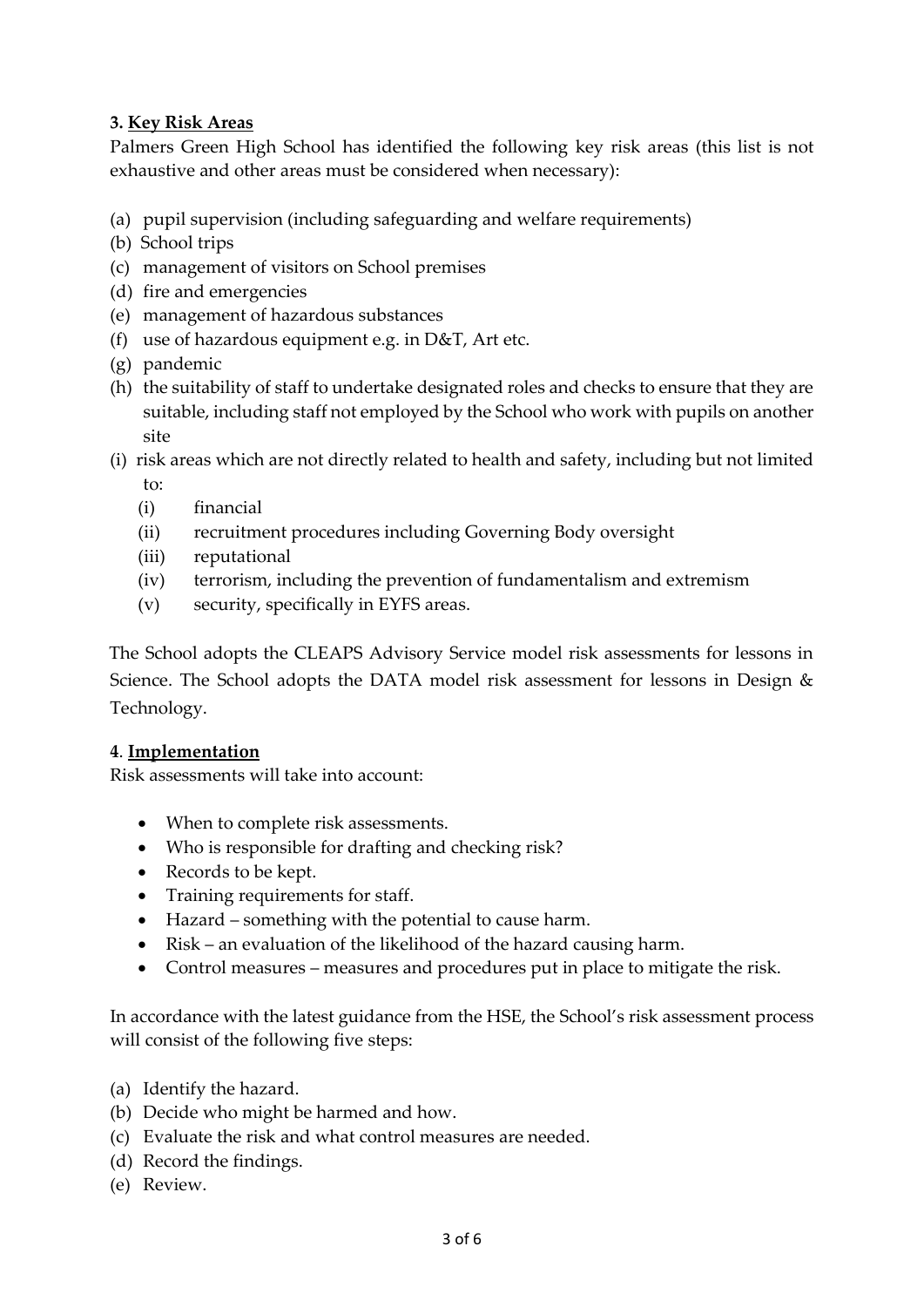The Senior Management Team and Heads of Department will be responsible for the maintenance of risk assessment records. Periodic reviews of risk assessments are undertaken by the relevant owner and risk assessment forms will include a review date.

Risk assessments will be reviewed:

- (a) when there are changes to the activity
- (b) after a near miss or accident
- (c) when there are changes to the type of people involved in the activity
- (d) when there are changes in good practice
- (e) when there are legislative changes
- (f) annually.

### **5. Contract for Services**

In the case of an outside agency being employed for the supply of any contracted services, suitable measures must be taken to safeguard staff and/or pupil safety and others who may be affected by the contracted service.

A member of Palmers Green High School staff must be assigned as the key contact and they must ensure that the outside agency is made aware of all relevant Palmers Green High School Health and Safety policies and procedures and that the outside agency adheres to all necessary action as required of such policies and procedures.

As a minimum, copies of the outside agency's health and safety policy, public liability insurance certificate, risk assessments and any method statements relevant to the work being carried out, should be held by the key contact.

A template risk assessment form is included in Appendix 1.

A list of areas which the School has identified as requiring risk assessment is included at Appendix 2.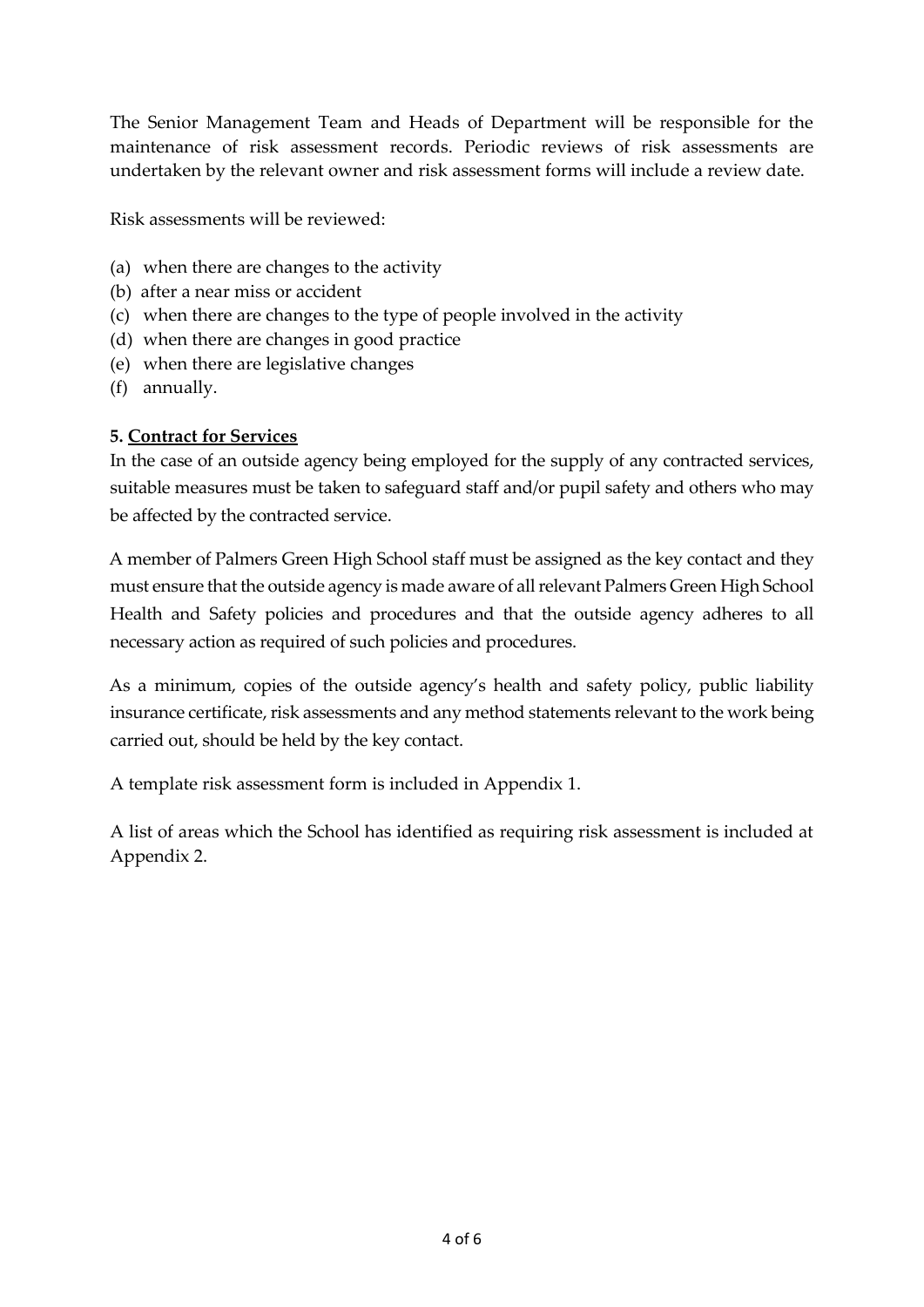# **Appendix 1**

# **PALMERS GREEN HIGH SCHOOL RISK ASSESSMENT FORM**

| DESCRIPTION OF ASSESSED DEPARTMENT/AREA/ACTIVITY: | <sup>1</sup> DATE OF ASSESSMENT: |  |
|---------------------------------------------------|----------------------------------|--|
|                                                   | REVIEW DATE:                     |  |

| <b>Significant Hazards</b> | Those who might    | <b>Existing Control</b> | <b>Additional CM's</b>  | <b>Target</b> | Person      | Date      |
|----------------------------|--------------------|-------------------------|-------------------------|---------------|-------------|-----------|
| and Associated Risks       | be harmed          | Measures (CM's):        | required?               | Date          | Responsible | CM(s)     |
|                            |                    |                         |                         |               |             | completed |
| Those hazards which        | Persons at risk    | Controls, including     | If existing CM's cannot |               |             |           |
| may result in serious      | from the           | relevant sources of     | be met or circumstances |               |             |           |
| harm or affect several     | significant        | guidance                | have changed            |               |             |           |
| people                     | hazards identified |                         |                         |               |             |           |
|                            |                    |                         |                         |               |             |           |
|                            |                    |                         |                         |               |             |           |
|                            |                    |                         |                         |               |             |           |
|                            |                    |                         |                         |               |             |           |
|                            |                    |                         |                         |               |             |           |
|                            |                    |                         |                         |               |             |           |
|                            |                    |                         |                         |               |             |           |